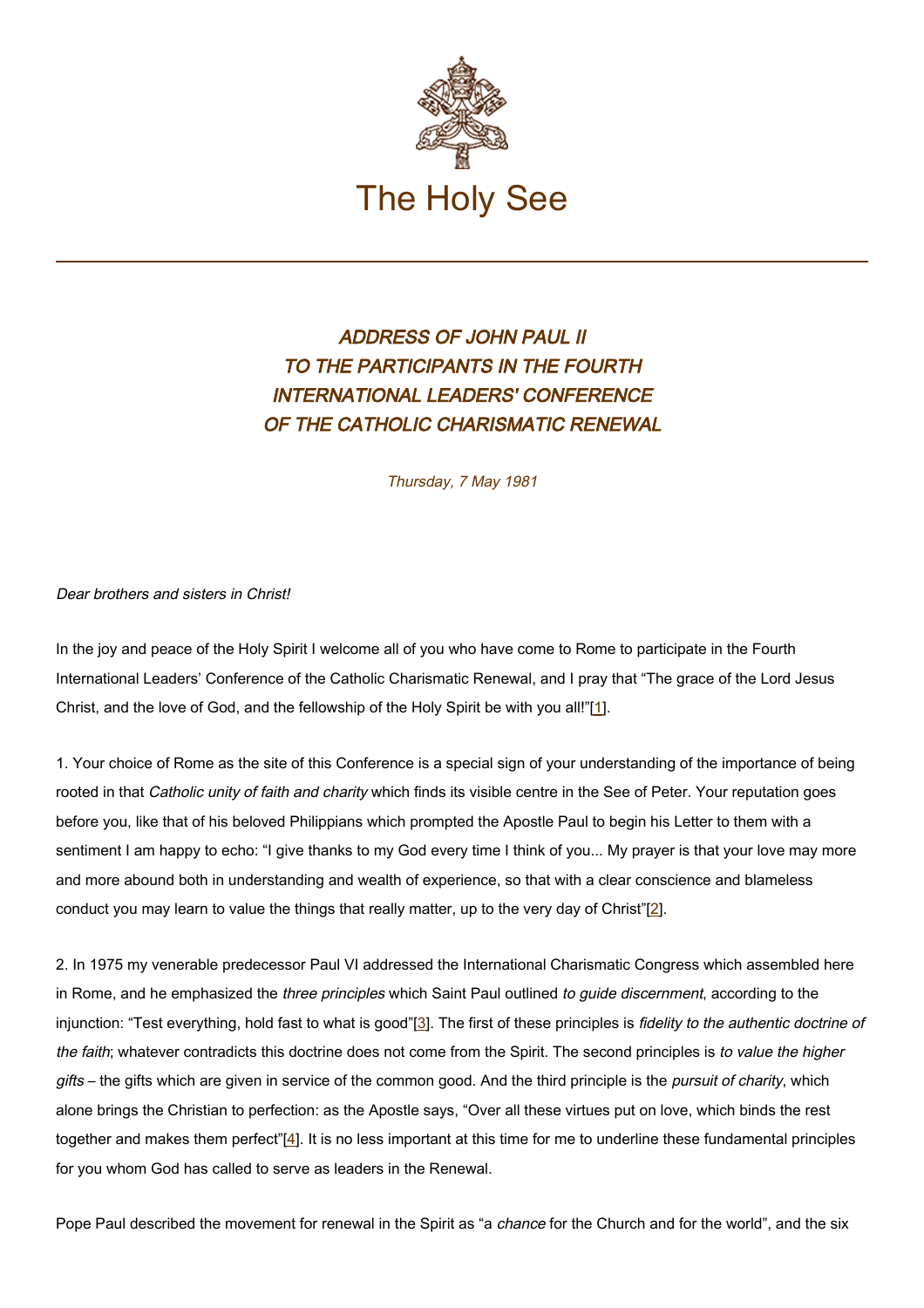years since that Congress have borne out the hope that inspired his vision. The Church has seen the fruits of your devotion to prayer in a deepened commitment to holiness of life and love for the word of God. We have noted with particular joy the way in which leaders of the renewal have more and more developed a broadened ecclesial vision, and have made efforts to make this vision increasingly a reality for those who depend on them for guidance. And we have likewise seen the signs of your generosity in sharing God's gifts with the unfortunate of this world in justice and charity, so that all people may experience the priceless dignity that is theirs in Christ.

May this work of love already begun in you be brought to successful completion[5]! In this regard, always remember these words which Paul VI addressed to your Congress during the Holy Year: "There are no limits to the challenge of love: the poor and needy and afflicted and suffering across the world and near at hand all cry out to you, as brothers and sisters of Christ, asking for the proof of your love, asking for the word of God, asking for bread, asking for life".

3. Yes, I am very happy to have this opportunity to speak from my heart to you who have come from all over the world to participate in this Conference designed to assist you in fulfilling your role as leaders in the Charismatic Renewal. In a special way I wish to address the need for enriching and making practical that ecclesial vision which is so essential to the Renewal at this stage in its development.

The role of the leader is, in the first place, to give the example of prayer in his own life. With confident hope, with careful solicitude it falls to the leader to ensure that the multiform patrimony of the Church's life of prayer is known and experienced by those who seek spiritual renewal: meditation on the word of God, since "ignorance of Scripture is ignorance of Christ", as Saint Jerome insisted; openness to the gifts of the Spirit, without exaggerated concentration upon the extraordinary gifts; imitating the example of Jesus himself in ensuring time for prayer alone with God; entering more deeply into the cycle of the Church's liturgical seasons, especially through the Liturgy of the Hours: the appropriate celebration of the sacraments – with very special attention to the Sacrament of Penance – which effect the new dispensation of grace in accord with Christ's own manifest will; and above all a love for and growing understanding of the Eucharist as the centre of all Christian prayer. For as the Second Vatican Council has impressed upon us, "the Eucharist is the source and the summit of all evangelization; catechumens are gradually led up to participation in the Eucharist, while the faithful who have already been consecrated in baptism and confirmation are fully incorporated into the Body of Christ – the Church –through their reception of the Eucharist"[6].

Secondly, you must be concerned to provide solid food for spiritual nourishment through the breaking of the bread ot true doctrine. The love for the revealed word of God, written under the guidance of the Holy Spirit, is a pledge of your desire to "stand firm in the Gospel" preached by the Apostles. It is this same Holy Spirit, the [Dogmatic Constitution of Divine](http://www.vatican.va/archive/hist_councils/ii_vatican_council/documents/vat-ii_const_19651118_dei-verbum_en.html) [Revelation](http://www.vatican.va/archive/hist_councils/ii_vatican_council/documents/vat-ii_const_19651118_dei-verbum_en.html) assures us, who "constantly perfects faith by his gifts, so that Revelation may be more and more profoundly understood"[7]. The Holy Spirit who distributes his gifts, now in greater, now in lesser measure, is the same one who inspired the Scriptures and who assists the living Magisterium of the Church, to whom Christ entrusted the authentic interpretation of these Scriptures<sup>[8]</sup>, according to the promise of Christ to the Apostles: "I will ask the Father and he will give you another Paraclete, to be with you always: the Spirit of truth, whom the world cannot accept, since it neither sees him nor recognizes him, but you can recognize him because he remains with you and will be within you"[9].

God desires, therefore, that all Christians grow in understanding the mystery of salvation, which reveals to us ever more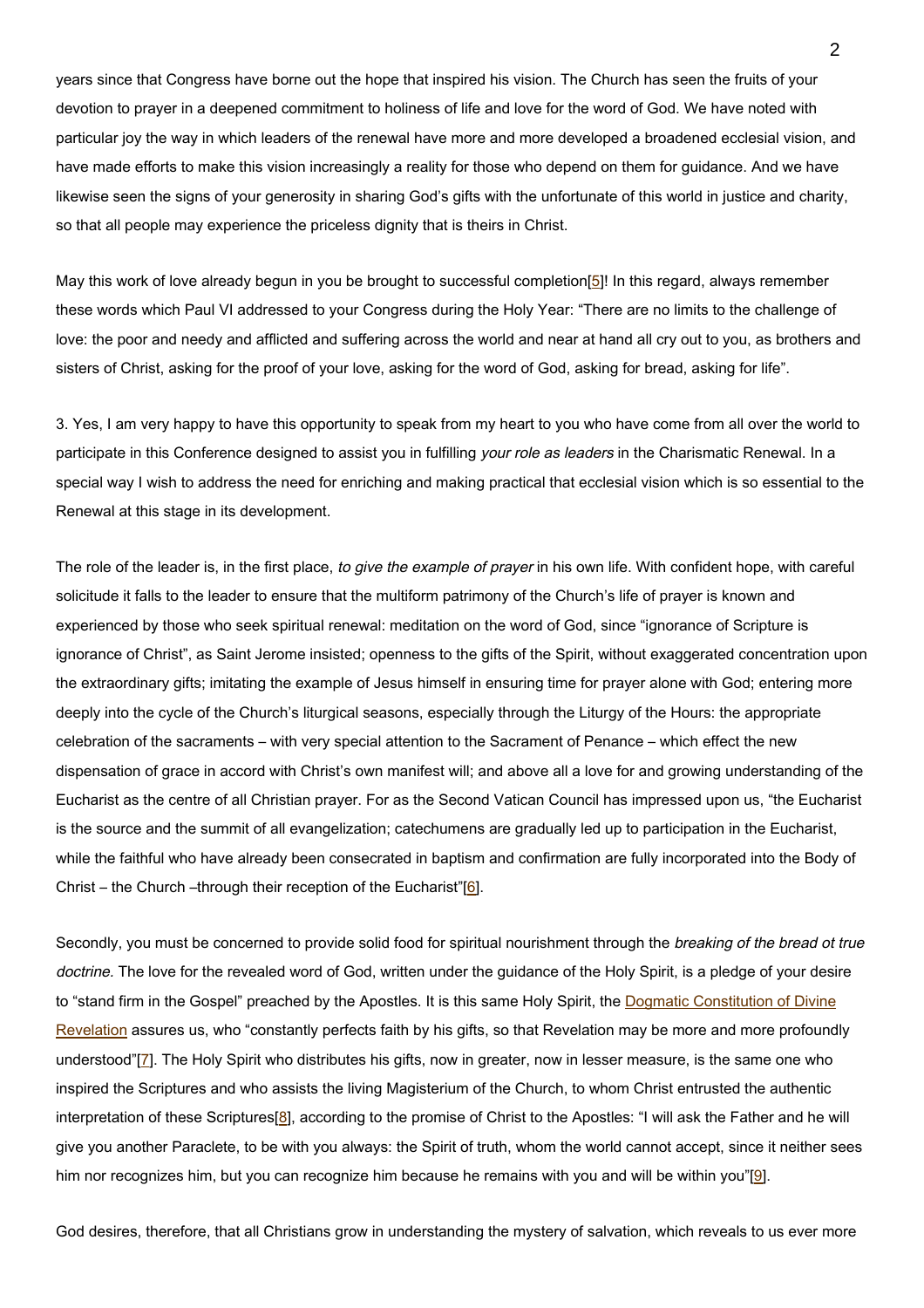of man's own intrinsic dignity. And he desires that you who are leaders in this Renewal should be ever more deeply formed in the teaching of the Church whose bimillenial task it has been to meditate on the word of God, in order to plumb its riches and to make them known to the world. Take care, then, that as leaders you seek a sound theological formation designed to ensure for you, and all who depend upon you for guidance, a mature and complete understanding of God's word: "Let the word of Christ, rich as it is, dwell in you. In wisdom made perfect, instruct and admonish one another"[10].

Thirdly, as leaders in the Renewal, you must take the initiative in building bonds of *trust and cooperation with the* Bishops, who have the pastoral responsibility in God's providence for shepherding the entire Body of Christ, including the Charismatic Renewal. Even when they do not share with you the forms of prayer which you have found so enriching, they will take to heart your desire for spiritual renewal for yourselves and for the Church, and they will offer you the sure guidance which is the task allotted to them. The Lord God does not fail to be faithful to the promise of their ordination prayer, in which he was implored to "pour out upon these chosen ones that power which is from you, the governing Spirit whom you gave to your beloved Son, Jesus Christ, the Spirit given by him to the holy apostles, who founded the Church in every place to be your temple for the unceasing glory and praise of your name"[11].

Many Bishops throughout the world, both individually and in statements of their Episcopal Conferences, have given encouragement and direction to the Charismatic Renewal – and at times even a helpful word of caution – and have assisted the Christian community at large to understand better its place in the Church. By this exercise of their pastoral responsibility, the Bishops have offered a great service to us all, in order to ensure for the Renewal a pattern of growth and development fully open to all the riches of the love of God in his Church.

4. At this time I would also like to call your attention to another point of special relevance to this Conference of leaders: it concerns the role of the priest in the Charismatic Renewal. Priests in the Church have received the gift of ordination as cooperators in the pastoral ministry of the Bishops, with whom they share one and the same priesthood and ministry of Jesus Christ, which requires their strict hierarchical communion with the order of Bishops[12].

As a result, the priest has a unique and indispensable role to play in and for the Charismatic Renewal as well as for the whole Christian community. His mission is not in opposition to or parallel to the legitimate role of the laity. Through the priest's sacramental bond with the Bishop, whose ordination confers a pastoral responsibility for the whole Church, he helps to ensure for movements of spiritual renewal and lay apostolate their integration with the sacramental, liturgical life of the Church, especially through participation in the Eucharist; there we say "Grant that we, who are nourished by his body and blood, may be filled with his Holy Spirit, and become one body, one spirit in Christ"[13].

The priest shares in the Bishop's own responsibility for preaching the Gospel, for which his theological formation should equip him in a special way. As a result, he has a unique and indispensable role in guaranteeing that integration with the life of the Church which avoids the tendency to form alternative and marginal structures, and which leads to a fuller sharing, especially in the parish, in her sacramental and apostolic life. The priest, for his part, cannot exercise his service on behalf of the Renewal unless and until he adopts a welcoming attitude towards it. based on the desire he shares with every Christian by baptism to grow in the gifts of the Holy Spirit.

You leaders of the Renewal, then, priests and laity, must witness to the common bond that is yours in Christ, and set the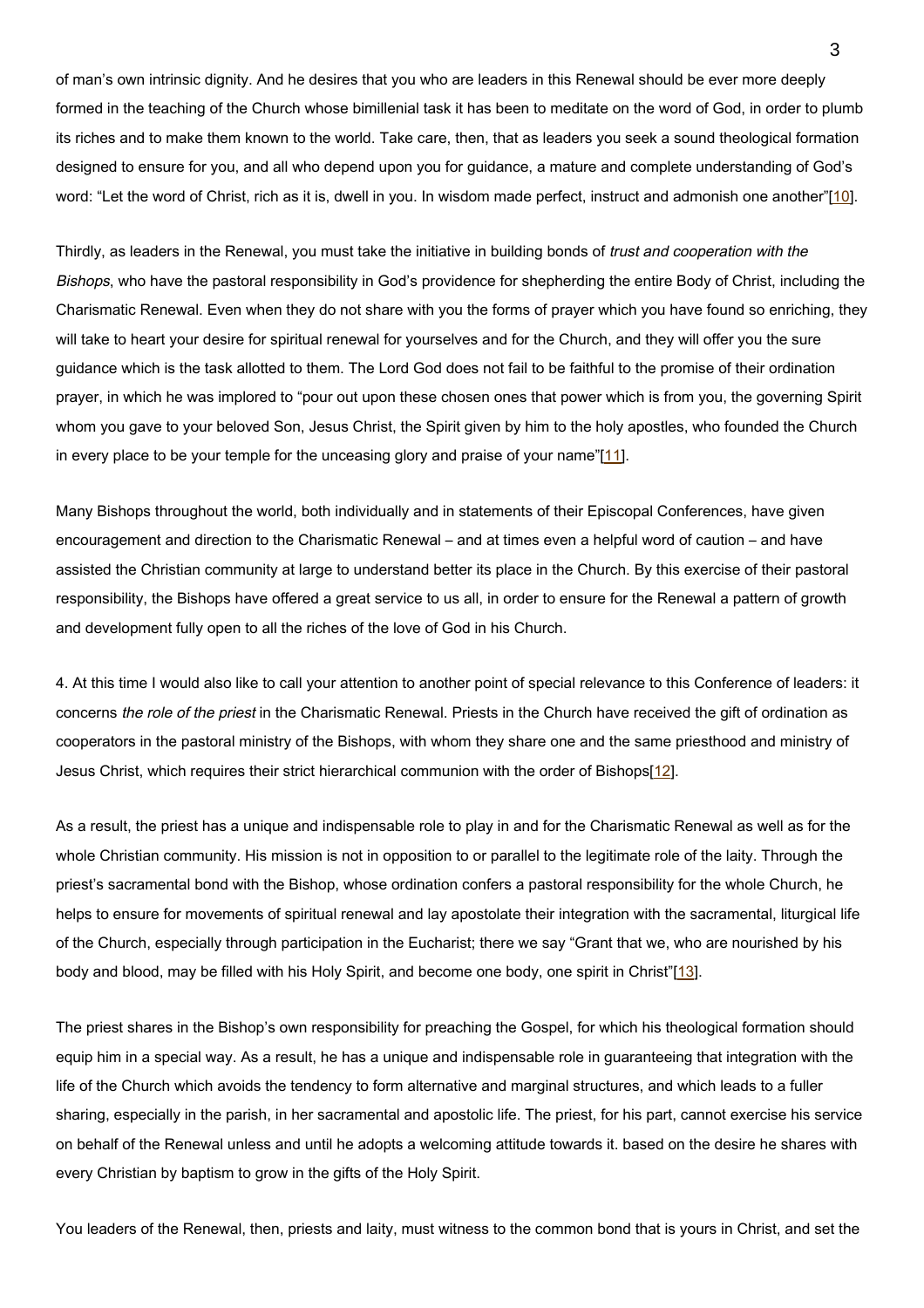pattern for that effective collaboration which has for its charter the Apostle's injunction: "Make every effort to preserve the unity which has the Spirit as its origin and peace as its binding force. There is but one body and one Spirit, just as there is but one hope given all of you by your call" $[14]$ .

5. Finally, by your experience of many gifts of the Holy Spirit which are shared also with our separated brothers and sisters, yours is the special joy of growing in a desire for the unity to which the Spirit guides us and in a commitment to the serious task of ecumenism.

How is this task to be carried out? The Second Vatican Council instructs us: "The Catholic's primary duty is to make a careful and honest appraisal of whatever needs to be renewed and done in the Catholic household itself, in order that its life may bear witness more clearly and faithfully to the teachings and institutions which have been handed down from Christ through the Apostles"[15]. Genuine ecumenical effort does not seek to evade the difficult tasks, such as doctrinal convergence, by rushing to create a kind of autonomous "church of the spirit" apart from the visible Church of Christ. True ecumenism rather serves to increase our longing for the ecclesial unity of all Christians in one faith, so that "the world may be converted to the Gospel and so be saved, to the glory of God"[16]. Let us be confident that if we surrender ourselves to the work of genuine renewal in the Spirit, this same Holy Spirit will bring to light the strategy for ecumenism which will bring to reality our hope of "one Lord, one faith, one baptism, one God and Father of all, who is over all, and works through all, and is in all"[17].

6. Dear brothers and sisters, the Letter to the Galatians tells us that "when the designated time had come, God sent forth his Son born of a woman, born under the law, to deliver from the law those who were subjected to it, so that we might receive our status as adopted sons. The proof that you are sons is the fact that God has sent forth into our hearts the spirit of his Son which cries out 'Abba!' ('Father')"[18]. And it is to this woman, Mary the Mother of God and our Mother, ever obedient to the prompting of the Holy Spirit, that I confidently entrust your important work for renewal in and of the Church. In the love of her Son, our Lord Jesus Christ, I willingly impart to you my Apostolic Blessing.

[1] 2 Cor 13, 13.

[2] Phil. 1, 3. 9-10.

[3] 1 Thess. 5, 21.

 $[4]$  Col. 3, 14.

[5] Cfr. 2 Cor. 8, 6. 11.

[6] [Presbyterorum Ordinis](http://www.vatican.va/archive/hist_councils/ii_vatican_council/documents/vat-ii_decree_19651207_presbyterorum-ordinis_en.html), 56.

[7] [Dei Verbum](http://www.vatican.va/archive/hist_councils/ii_vatican_council/documents/vat-ii_const_19651118_dei-verbum_en.html), 5